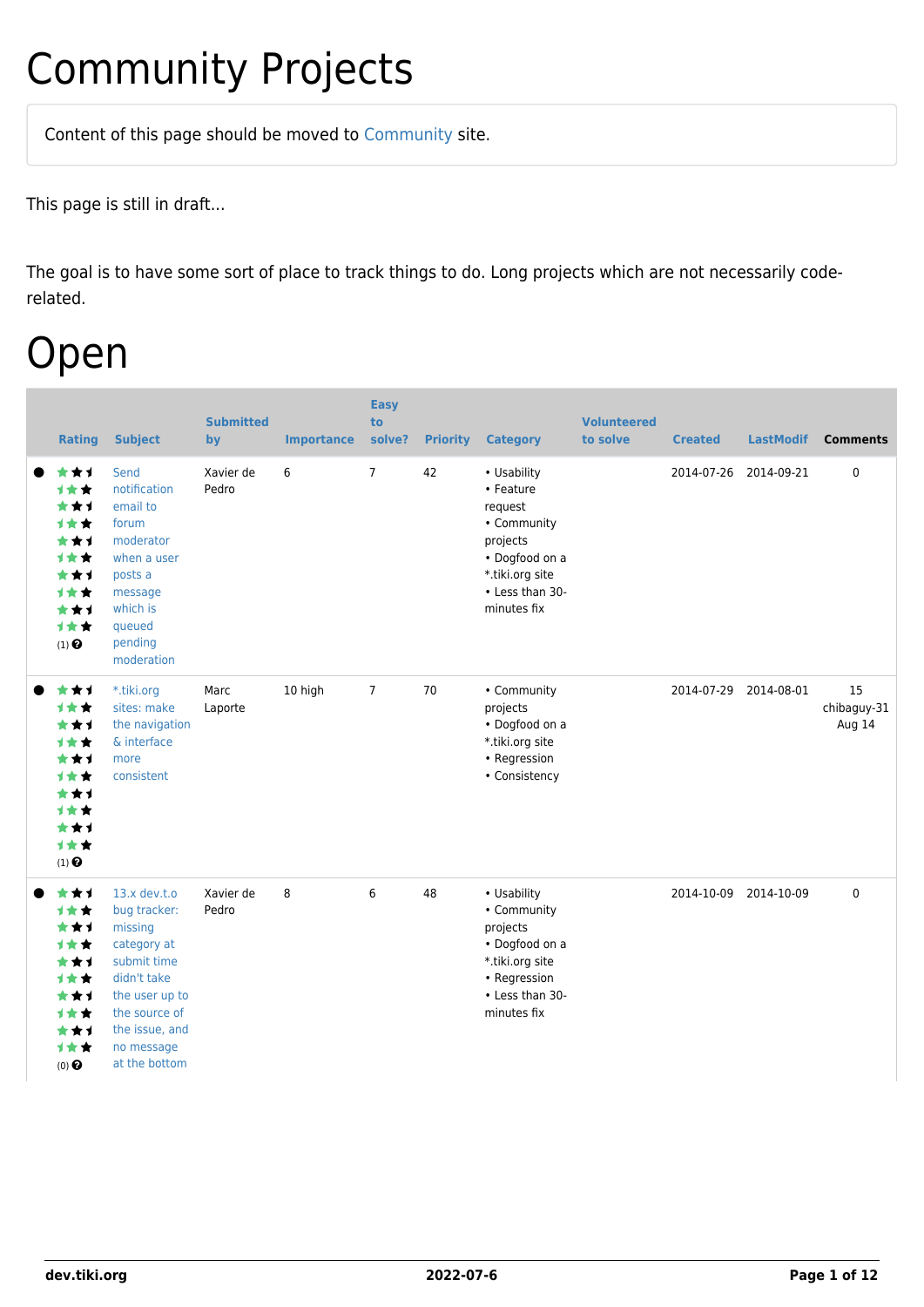|                                                                                                                                | <b>Rating</b> | <b>Subject</b>                                                                                                                                                                        | <b>Submitted</b><br>by | <b>Importance</b> | <b>Easy</b><br>to<br>solve? | <b>Priority</b> | <b>Category</b>                                                                                                                                        | <b>Volunteered</b><br>to solve | <b>Created</b>        | <b>LastModif</b>      | <b>Comments</b>        |
|--------------------------------------------------------------------------------------------------------------------------------|---------------|---------------------------------------------------------------------------------------------------------------------------------------------------------------------------------------|------------------------|-------------------|-----------------------------|-----------------|--------------------------------------------------------------------------------------------------------------------------------------------------------|--------------------------------|-----------------------|-----------------------|------------------------|
| **1<br><b>1**</b><br>***<br><b>1**</b><br>***<br><b>1**</b><br>***<br><b>1**</b><br>***<br><b>1**</b><br>(0)                   |               | $13.x$ dev.t.o:<br>Print version<br>for tracker<br>item almost<br>empty                                                                                                               | Xavier de<br>Pedro     | $\overline{7}$    | 5                           | 35              | • Community<br>projects<br>• Dogfood on a<br>*.tiki.org site<br>• Regression<br>• Conflict of<br>two features<br>(each works<br>well<br>independently) |                                | 2015-01-10            | 2015-01-10            | 0                      |
| **1<br><b>1**</b><br>**1<br><b>1**</b><br>**1<br><b>1**</b><br>***<br>1★★<br>***<br>1★★<br>$(1)$ <sup><math>\odot</math></sup> |               | $13.x$ dev.t.o:<br>Print version<br>for tracker<br>item almost<br>empty                                                                                                               | Xavier de<br>Pedro     | $\overline{7}$    | 5                           | 35              | • Community<br>projects<br>• Dogfood on a<br>*.tiki.org site<br>• Regression<br>• Conflict of<br>two features<br>(each works<br>well<br>independently) |                                | 2015-01-10 2015-01-10 |                       | 0                      |
| ***<br>1★★<br>***<br><b>1**</b><br>**1<br><b>1**</b><br>**1<br><b>1**</b><br>***<br><b>1**</b><br>$(0)$ $\odot$                |               | $13.x$ :<br>Contents of<br><b>Plugin Code</b><br>shown twice<br>when shown<br>through an<br>iframe (the<br>Upgrade<br><b>Wizard uses</b><br>that to display<br>some doc.t.o<br>pages) | Xavier de<br>Pedro     | 4                 | 6                           | 24              | • Community<br>projects<br>• Dogfood on a<br>*.tiki.org site<br>• Regression<br>• Conflict of<br>two features<br>(each works<br>well<br>independently) |                                |                       | 2014-08-14 2014-08-14 | $\pmb{0}$              |
| ***<br>计女女<br>***<br>计女女<br>***<br>计女女<br>★★1<br><b>1**</b><br>***<br>1★★<br>$(0)$ $\odot$                                     |               | 13.x: Floated<br>box classes<br>(divs<br>thirdfloat, to<br>have display<br>in 3 cols)<br>stopped<br>working after<br>the upgrade                                                      | Xavier de<br>Pedro     | 2                 | 5                           | 10              | • Usability<br>• Community<br>projects<br>• Dogfood on a<br>*.tiki.org site<br>• Regression                                                            |                                | 2014-08-08 2014-08-08 |                       | 2<br>xavi-11 Aug<br>14 |
| ★★1<br>计女女<br>***<br>计女女<br>***<br><b>1**</b><br>★★1<br><b>1**</b><br>***<br>计女女<br>$(0)$ $\odot$                              |               | 13.x: group<br>permissions<br>seem to be<br>only globally<br>assignable<br>(no object<br>perms)?                                                                                      | Xavier de<br>Pedro     | 6                 | 4                           | 24              | • Feature<br>request<br>• Community<br>projects<br>• Dogfood on a<br>*.tiki.org site<br>• Consistency                                                  |                                |                       | 2014-08-24 2014-08-24 | 0                      |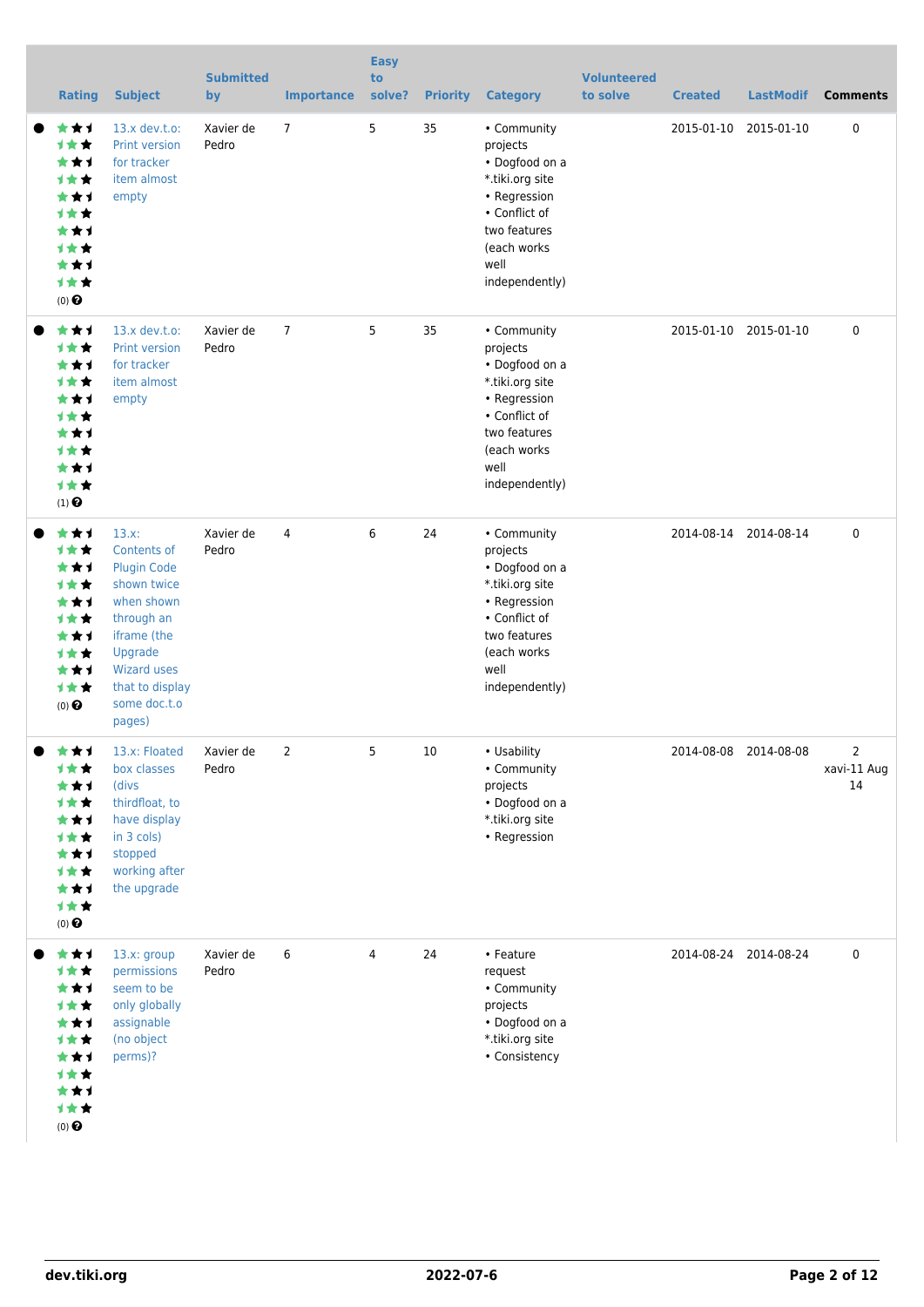| <b>Rating</b>                                                                                     | <b>Subject</b>                                                                                                                                                                                                              | <b>Submitted</b><br>by | <b>Importance</b> | <b>Easy</b><br>to<br>solve? | <b>Priority</b> | <b>Category</b>                                                                                                                                | <b>Volunteered</b><br>to solve | <b>Created</b>        | <b>LastModif</b>      | <b>Comments</b>                         |
|---------------------------------------------------------------------------------------------------|-----------------------------------------------------------------------------------------------------------------------------------------------------------------------------------------------------------------------------|------------------------|-------------------|-----------------------------|-----------------|------------------------------------------------------------------------------------------------------------------------------------------------|--------------------------------|-----------------------|-----------------------|-----------------------------------------|
| **1<br>***<br>***<br>计女女<br>**1<br>计女女<br>***<br><b>1**</b><br>**1<br>1★★<br>$(1)$ $\odot$        | 14.x & 12.x<br>LTS:<br>Screencast<br>(jCapture)<br>needs a new<br>valid<br>certificate (as<br>of September<br>2015 at least)                                                                                                | Xavier de<br>Pedro     | 9                 | 4                           | 36              | • Error<br>• Community<br>projects<br>• Dogfood on a<br>*.tiki.org site<br>• Regression                                                        |                                | 2015-09-22 2015-09-22 |                       | $\pmb{0}$                               |
| ★★1<br>计女女<br>***<br><b>1**</b><br>***<br>计女女<br>**1<br><b>1**</b><br>***<br>计女女<br>$(1)$ $\odot$ | 14.x: Improve<br>doc about<br>PluginJQ<br>custom<br>syntax<br>adapted to<br>each type of<br>tracker field<br>after upgrade                                                                                                  | Xavier de<br>Pedro     | 5                 | 4                           | 20              | • Support<br>request<br>$\bullet$<br>Documentation<br>(or Advocacy)<br>• Community<br>projects<br>• Less than 30-<br>minutes fix               |                                |                       | 2015-04-23 2015-09-09 | $\pmb{0}$                               |
| **1<br>计女女<br>***<br>计女女<br>**1<br><b>1**</b><br>**1<br><b>1**</b><br>***<br>计女女<br>$(0)$ $\odot$ | $14.x$ : tab<br>toggle button<br>from<br>PluginTabs<br>not shown or<br>not working                                                                                                                                          | Xavier de<br>Pedro     | 5                 | 5                           | 25              | $\cdot$ Error<br>• Usability<br>• Community<br>projects<br>• Dogfood on a<br>*.tiki.org site<br>• Consistency                                  |                                | 2015-07-24 2015-07-24 |                       | $\pmb{0}$                               |
| ★★1<br>计女女<br>***<br>计女女<br>***<br>计女女<br>★★1<br>计女女<br>***<br>计女女<br>$(2)$ $\odot$               | 15.x<br>regression:<br>autotoc non-<br>optionally<br>wastes<br>vertical space<br>below the box                                                                                                                              | Xavier de<br>Pedro     | 5                 | 5                           | 25              | • Usability<br>• Community<br>projects<br>• Dogfood on a<br>*.tiki.org site<br>• Regression                                                    |                                | 2016-05-20 2016-05-20 |                       | 5<br>Chealer9-29<br>Jun 18              |
| ***<br>计女女<br>***<br>计女女<br>★★1<br>计女女<br>***<br>计女女<br>★★1<br>计女女<br>$(0)$ $\bigodot$            | 15.x: Allow<br>running<br>console.php<br>to apply<br>profiles from<br>behind a<br>proxy (to run<br>new R script<br>to check<br>errors when<br>testing the<br>application on<br>all Profiles on<br>several tiki<br>branches) | Xavier de<br>Pedro     | 4                 | 8                           | 32              | • Feature<br>request<br>• Support<br>request<br>• Community<br>projects<br>• Dogfood on a<br>*.tiki.org site<br>• Less than 30-<br>minutes fix |                                | 2016-01-25 2016-02-20 |                       | $\overline{2}$<br>xavi-21 Feb<br>$16\,$ |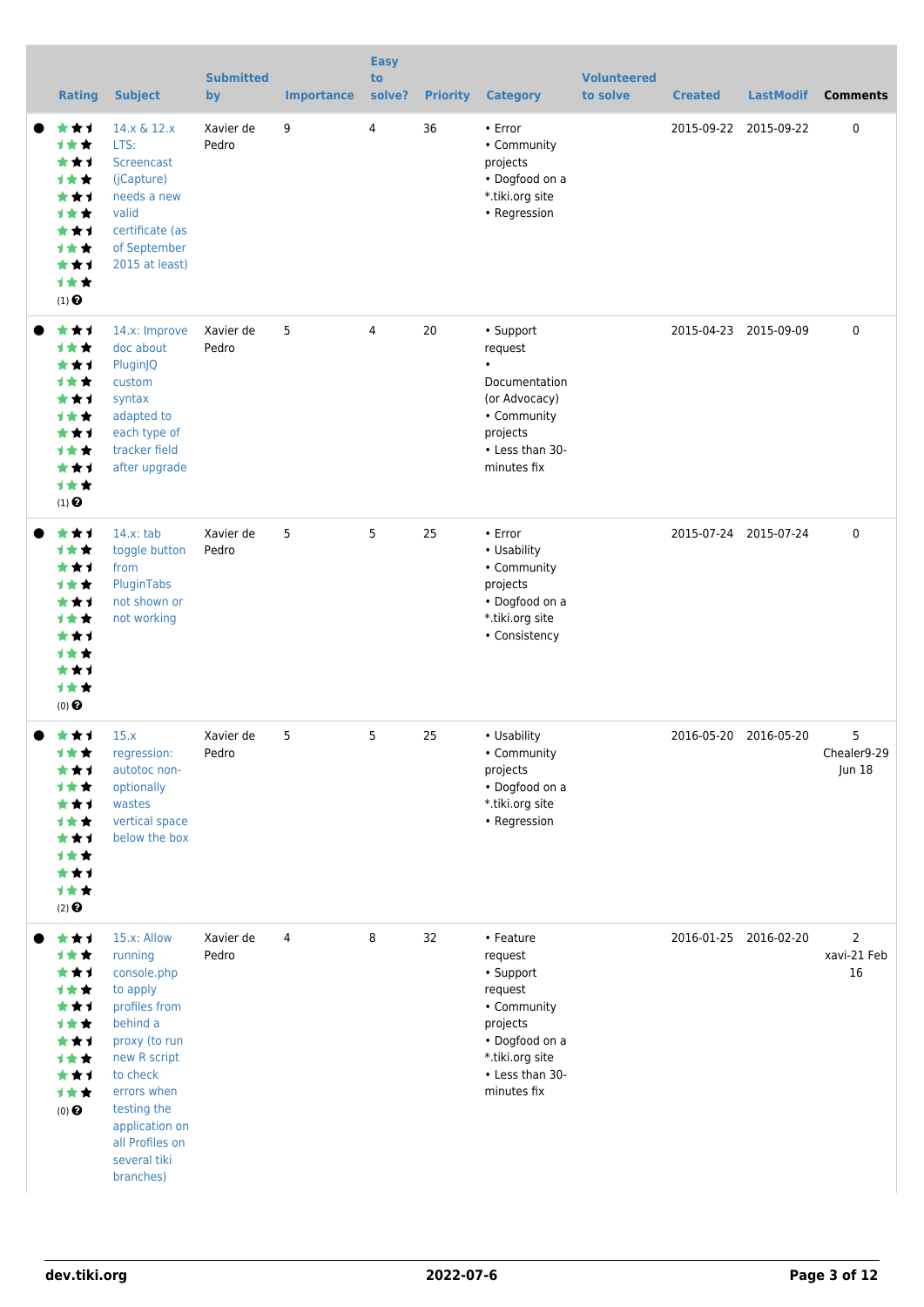| <b>Rating</b>                                                                                                   | <b>Subject</b>                                                                                                         | <b>Submitted</b><br>by | <b>Importance</b> | <b>Easy</b><br>to<br>solve? |    | <b>Priority Category</b>                                                                                                                                                                | <b>Volunteered</b><br>to solve | <b>Created</b>        | <b>LastModif</b>      | <b>Comments</b>                       |
|-----------------------------------------------------------------------------------------------------------------|------------------------------------------------------------------------------------------------------------------------|------------------------|-------------------|-----------------------------|----|-----------------------------------------------------------------------------------------------------------------------------------------------------------------------------------------|--------------------------------|-----------------------|-----------------------|---------------------------------------|
| ***<br>1★★<br>***<br><b>1**</b><br>***<br><b>1**</b><br>***<br><b>1**</b><br>***<br>计女女<br>$(0)$ $\odot$        | 15.x:<br>Improvements<br>needed for<br>mobile view<br>of many *.t.o<br>sites (dev,<br>themes, doc,<br>$\ldots$         | Xavier de<br>Pedro     | 8                 | $7\overline{ }$             | 56 | • Usability<br>• Community<br>projects<br>• Dogfood on a<br>*.tiki.org site<br>• Conflict of<br>two features<br>(each works<br>well<br>independently)<br>• Less than 30-<br>minutes fix |                                | 2016-07-27            | 2017-01-12            | 5<br>xavi-12 Jan<br>17                |
| ***<br>1★★<br>***<br><b>1**</b><br>**1<br><b>1**</b><br>***<br><b>1**</b><br>***<br>计女女<br>$(0)$ $\odot$        | 18.x svn: Data Xavier de<br>too long for<br>column 'log'<br>at row 1                                                   | Pedro                  | 6                 | 4                           | 24 | • Error<br>• Community<br>projects<br>• Regression                                                                                                                                      |                                | 2018-09-23 2018-09-23 |                       | $\mathbf{1}$<br>chibaguy-15<br>Oct 18 |
| ***<br>计女女<br>***<br><b>1**</b><br>***<br><b>1**</b><br>***<br><b>1**</b><br>***<br><b>1**</b><br>$(0)$ $\odot$ | A secure way<br>to store large<br>videos (Ex.:<br><b>TAG</b><br>recordings)                                            | Marc<br>Laporte        | 5                 | 5                           | 25 | • Community<br>projects                                                                                                                                                                 |                                |                       | 2018-10-23 2018-10-23 | $\mathbf 0$                           |
| ***<br><b>1**</b><br>***<br>1★★<br>***<br>计女女<br>***<br>计女女<br>***<br>计女女<br>$(1)$<br>$\pmb{\Theta}$            | Add a grid /<br>masonry<br>display for the<br>profiles in the<br><b>Profiles</b><br>Wizard with<br>filters             | Xavier de<br>Pedro     | 8                 | 8                           | 64 | • Usability<br>• Feature<br>request<br>• Community<br>projects<br>• Dogfood on a<br>*.tiki.org site                                                                                     |                                | 2017-08-19 2017-08-19 |                       | $\mathbf 1$<br>Torsten-19<br>Aug 17   |
| ***<br>计女女<br>***<br>计女女<br>***<br>计女女<br>***<br>计女女<br>***<br>计女女<br>$(0)$ $\odot$                             | Add checkbox<br>to tag forum<br>thread as<br>[SOLVED] and<br>allow filtering<br>and reporting<br>based on that<br>also | Xavier de<br>Pedro     | 5                 | 6                           | 30 | • Feature<br>request<br>• Community<br>projects<br>• Dogfood on a<br>*.tiki.org site                                                                                                    |                                | 2016-02-21 2018-02-05 |                       | 0                                     |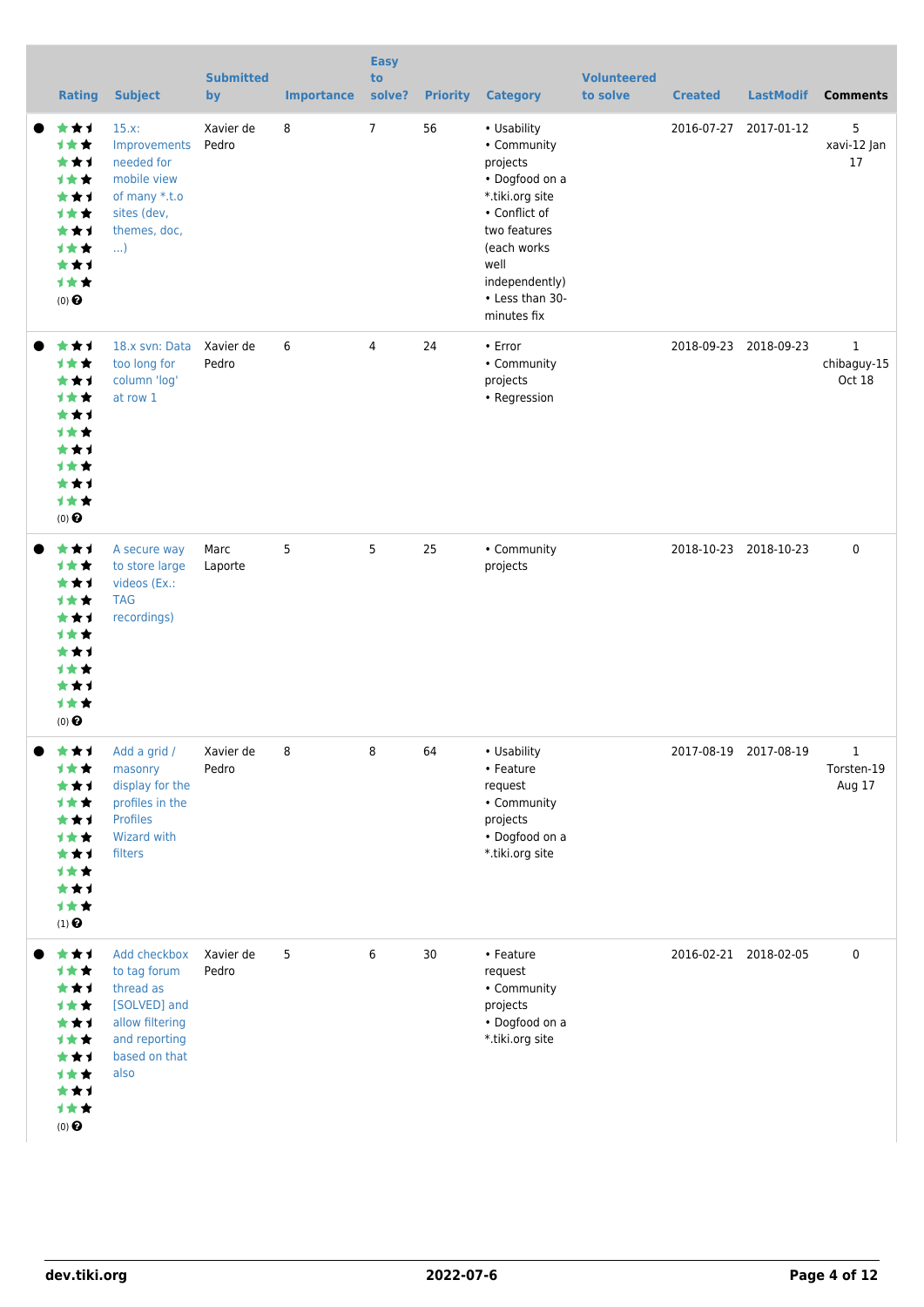| <b>Rating</b>                                                                              | <b>Subject</b>                                                                                            | <b>Submitted</b><br>by | <b>Importance</b> | <b>Easy</b><br>to<br>solve? | <b>Priority</b> | <b>Category</b>                                                                      | <b>Volunteered</b><br>to solve | <b>Created</b> | <b>LastModif</b> | <b>Comments</b>                      |
|--------------------------------------------------------------------------------------------|-----------------------------------------------------------------------------------------------------------|------------------------|-------------------|-----------------------------|-----------------|--------------------------------------------------------------------------------------|--------------------------------|----------------|------------------|--------------------------------------|
| ***<br>1★★<br>***<br>计女女<br>***<br>1★★<br>***<br>1★★<br>***<br>1★★<br>$(2)$ $\odot$        | Add existing<br>pages to<br>structures at<br>page edition<br>time through<br>the structures<br>header box | Xavier de<br>Pedro     | 4                 | 8                           | 32              | • Community<br>projects<br>• Dogfood on a<br>*.tiki.org site<br>• Regression         |                                | 2014-09-15     | 2016-04-22       | $\mathbf{1}$<br>olinuxx-15<br>Sep 14 |
| ***<br>计女女<br>***<br>1★★<br>***<br><b>1**</b><br>***<br>1★★<br>***<br>1★★<br>$(0)$ $\odot$ | add history &<br>rollback<br>capabilities to<br>structures                                                | Xavier de<br>Pedro     | 5                 |                             | 25              | • Feature<br>request<br>• Community<br>projects<br>• Dogfood on a<br>*.tiki.org site |                                | 2010-05-19     | 2017-01-09       | $\mathbf 0$                          |

1 (current) [2](https://dev.tiki.org/tiki-print.php?tr_sort_mode1=f_26_asc&page=Community+Projects&tr_offset1=20) [3](https://dev.tiki.org/tiki-print.php?tr_sort_mode1=f_26_asc&page=Community+Projects&tr_offset1=40) [4](https://dev.tiki.org/tiki-print.php?tr_sort_mode1=f_26_asc&page=Community+Projects&tr_offset1=60) [5](https://dev.tiki.org/tiki-print.php?tr_sort_mode1=f_26_asc&page=Community+Projects&tr_offset1=80)  $\overline{6}$  $\overline{6}$  $\overline{6}$ [7](https://dev.tiki.org/tiki-print.php?tr_sort_mode1=f_26_asc&page=Community+Projects&tr_offset1=120)

[»](https://dev.tiki.org/tiki-print.php?tr_sort_mode1=f_26_asc&page=Community+Projects&tr_offset1=20)

# Pending

| <b>Rating</b>                                                                            | <b>Subject</b>                                                                         | <b>Submitted</b><br>by | <b>Importance</b> | <b>Easy</b><br>to<br>solve? | <b>Priority</b> | <b>Category</b>                                    | <b>Volunteered</b><br>to solve | <b>Created</b> | <b>LastModif</b> | <b>Comments</b>          |
|------------------------------------------------------------------------------------------|----------------------------------------------------------------------------------------|------------------------|-------------------|-----------------------------|-----------------|----------------------------------------------------|--------------------------------|----------------|------------------|--------------------------|
| $9 * t1$<br>1★★<br>***<br>计女女<br>***<br>计女女<br>***<br>计女女<br>***<br>计女女<br>$(0)$ $\odot$ | A backup script that can be put on a<br>cron job to save to a distant backup<br>server | Marc<br>Laporte        | 10 high           | 9                           | 90              | • Feature<br>request<br>٠<br>Community<br>projects | nkoth                          | 2013-08-19     | 2013-11-13       | marclaporte-18<br>Sep 13 |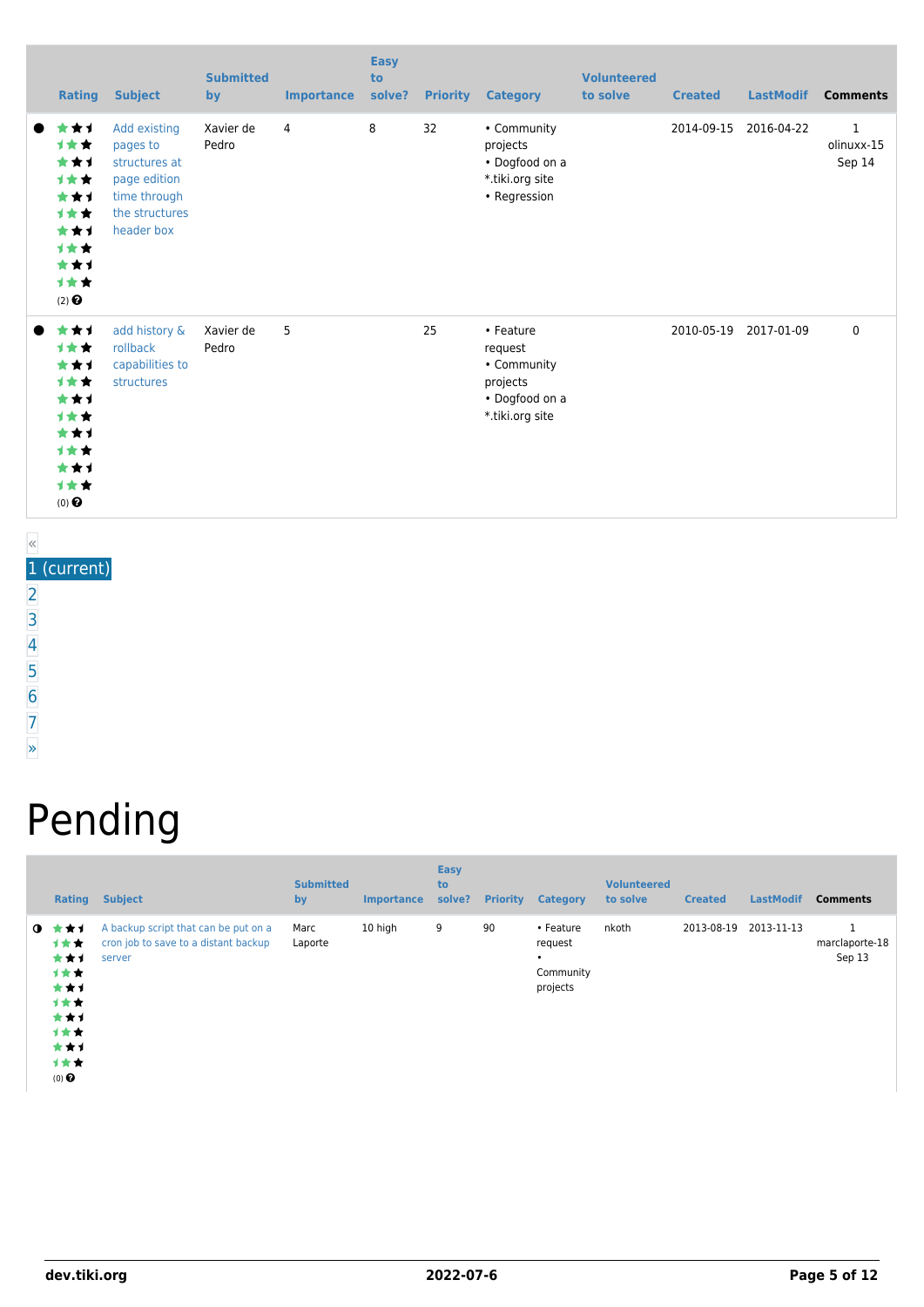|           | <b>Rating</b>                                                                                          | <b>Subject</b>                                                                                                  | <b>Submitted</b><br>by | <b>Importance</b> | <b>Easy</b><br>to<br>solve? |    | <b>Priority Category</b>                                                                                                                        | <b>Volunteered</b><br>to solve | <b>Created</b>        | <b>LastModif</b>      | <b>Comments</b>                            |
|-----------|--------------------------------------------------------------------------------------------------------|-----------------------------------------------------------------------------------------------------------------|------------------------|-------------------|-----------------------------|----|-------------------------------------------------------------------------------------------------------------------------------------------------|--------------------------------|-----------------------|-----------------------|--------------------------------------------|
| $\bullet$ | 大大士<br>计女女<br>***<br>计女女<br>***<br>计女女<br>***<br>计女女<br>***<br>计女女<br>$(0)$ $\odot$                    | Update<br>http://tiki.org/Official+Directors+Filing<br>with latest information on<br>incorporation filing       | Marc<br>Laporte        | 8                 | 9                           | 72 | $\bullet$<br>Community<br>projects                                                                                                              | Nelson Ko                      |                       | 2013-09-08 2013-10-28 | 0                                          |
| $\bullet$ | ***<br>计女女<br>***<br>1**<br>***<br>1 * *<br>***<br>计女女<br>***<br>计女女<br>$(0)$ $\odot$                  | Applying Personal Blog and Profile<br>fails                                                                     | Saša<br>Janiška        | 8                 | 6                           | 48 | • Error<br>$\bullet$<br>Community<br>projects<br>$\bullet$<br>Regression                                                                        |                                |                       | 2018-08-07 2018-08-10 | 11<br>Chealer9-17<br>Aug 18                |
| $\bullet$ | ***<br>计女女<br>***<br>计女女<br>***<br>计女女<br>***<br>计女女<br>***<br>计女女<br>$(0)$ $\odot$                    | Missing & used plugins reporting +<br>Plugin security and approval: need a<br>listing + notification email      | Marc<br>Laporte        | 9 high            |                             | 45 | • Feature<br>request<br>$\bullet$<br>Community<br>projects<br>• Dogfood<br>on a<br>*.tiki.org<br>site<br>$\bullet$<br>Regression<br>Consistency |                                |                       | 2008-10-29 2009-05-04 | $\mathbf 0$                                |
| $\bullet$ | ***<br>1**<br>***<br><b>1★★</b><br>***<br>计文文<br>***<br><b>1★★</b><br>***<br>计女女<br>$(0)$ $\odot$      | 15.x+: Expose back preference filters<br>on Admin UI for new tiki admins                                        | Xavier de<br>Pedro     | $\overline{7}$    | 6                           | 42 | • Usability<br>$\bullet$<br>Community<br>projects<br>• Dogfood<br>on a<br>*.tiki.org<br>site<br>$\bullet$<br>Regression                         | Jonny Bradley                  | 2016-08-03 2016-09-29 |                       | $\overline{2}$<br>marclaporte-31<br>May 18 |
| $\bullet$ | 大女子<br>计女女<br>***<br>计女女<br>***<br>1★★<br>***<br>计女女<br>***<br>计女女<br>$(0)$ $\Theta$                   | Some stats for CVS and SVN activity :: Marc<br>looking for a volunteer to host stats<br>server and maintain app | Laporte                | 8                 |                             | 40 | $\bullet$<br>Community<br>projects<br>• Dogfood<br>on a<br>*.tiki.org<br>site                                                                   | Lorinc                         |                       | 2008-04-12 2008-05-19 | $\mathbf 0$                                |
|           | $0$ $\star\star\star$<br>计女女<br>***<br>计女女<br>***<br>计女女<br>***<br>计女女<br>***<br>计女女<br>$(0)$ $\Theta$ | Optional reporting of anonymized<br>usage stats (which features are used,<br>how many accounts, etc)            | Marc<br>Laporte        | 8                 |                             | 40 | • Feature<br>request<br>$\bullet$<br>Community<br>projects                                                                                      | Marc Laporte                   |                       | 2008-11-01 2008-11-08 | $\mathbf 0$                                |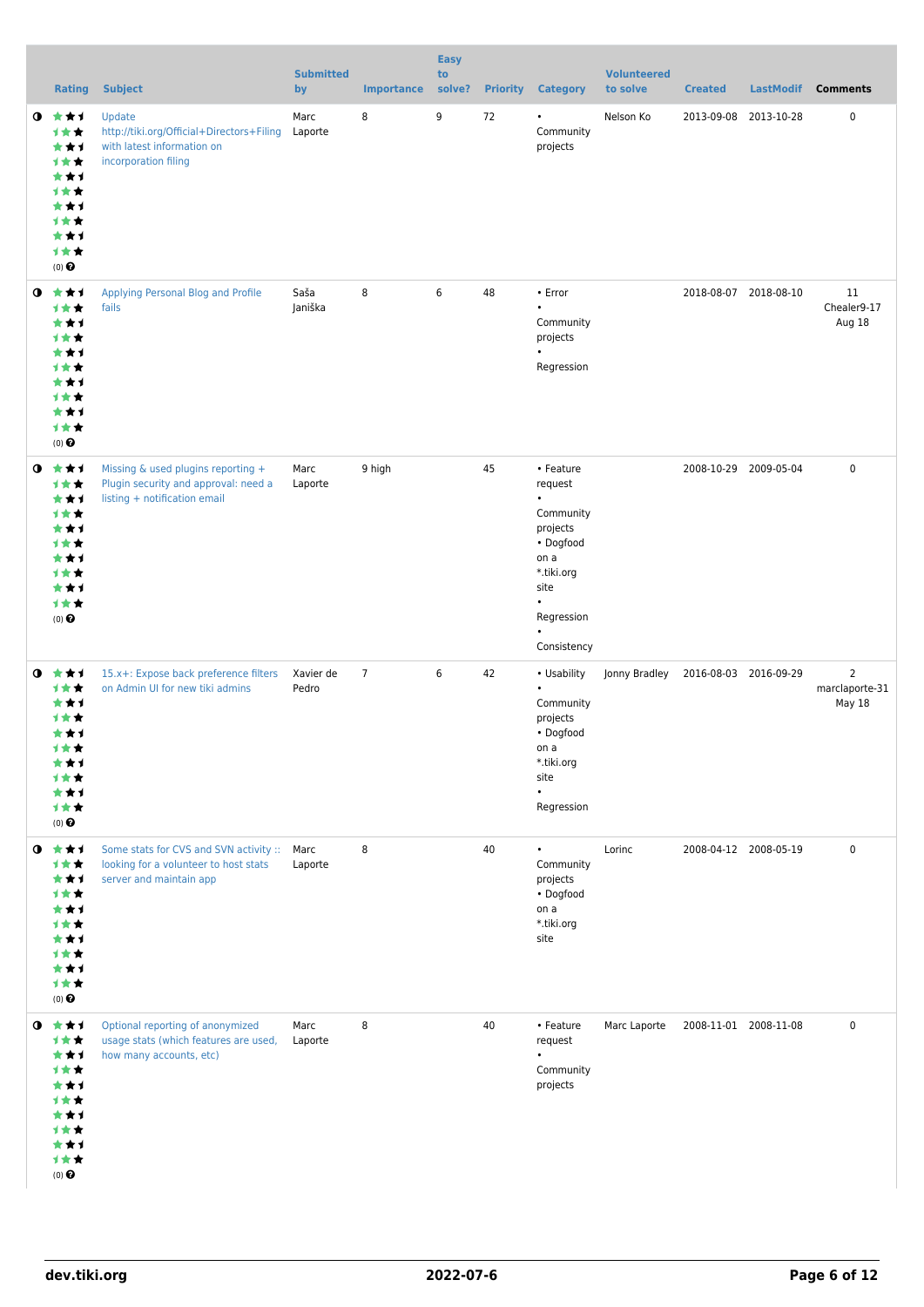|           | <b>Rating</b>                                                                                    | <b>Subject</b>                                                            | <b>Submitted</b><br>by | <b>Importance</b> | <b>Easy</b><br>to<br>solve? |    | <b>Priority Category</b>                                                                                                  | <b>Volunteered</b><br>to solve | <b>Created</b>        | <b>LastModif</b> | <b>Comments</b>                      |
|-----------|--------------------------------------------------------------------------------------------------|---------------------------------------------------------------------------|------------------------|-------------------|-----------------------------|----|---------------------------------------------------------------------------------------------------------------------------|--------------------------------|-----------------------|------------------|--------------------------------------|
| $\bullet$ | 大大才<br>1★★<br>***<br>计女女<br>***<br>计女女<br>***<br>计女女<br>***<br>计女女<br>$(0)$ $\Theta$             | plugin list filter by category doesn't<br>work on dev.t.o                 | Xavier de<br>Pedro     | 8                 | 5                           | 40 | • Error<br>$\bullet$<br>Community<br>projects<br>• Dogfood<br>on a<br>*.tiki.org<br>site<br>$\bullet$<br>Regression       |                                | 2019-07-09 2019-08-17 |                  | $\mathbf 0$                          |
| $\bullet$ | ***<br>计女女<br>***<br>计女女<br>***<br>1★★<br>***<br>计女女<br>***<br>计女女<br>$(1)$ $\odot$              | Tracker - field type items list                                           | Torsten<br>Fabricius   | 10 high           | 3                           | 30 | • Support<br>request<br>$\bullet$<br>Community<br>projects                                                                | WolfgangA                      | 2015-04-05 2018-12-28 |                  | 3<br>Jyhem-03 Jan<br>19              |
| $\bullet$ | ***<br>计女女<br>***<br>计女女<br>***<br>计女女<br>***<br>计女女<br>***<br>计女女<br>$(1)$ $\odot$              | doc.t.o 19.x: I can't upload images to<br>wiki pages (CSRF) with elFinder | Xavier de<br>Pedro     | 6                 | 5                           | 30 | $\cdot$ Error<br>$\bullet$<br>Community<br>projects<br>• Dogfood<br>on a<br>*.tiki.org<br>site<br>$\bullet$<br>Regression |                                | 2018-11-18 2019-01-21 |                  | 6<br>lindon-17 Nov<br>19             |
| $\bullet$ | ***<br>计女女<br>***<br>计女女<br>***<br><b>1 ★ ★</b><br>***<br>计女女<br>***<br>计女女<br>$(0)$ $\Theta$    | Adding "x-cms-engine: tikiwiki" in<br><b>HTTP</b> headers                 | Marc<br>Laporte        | 5                 |                             | 25 | • Feature<br>request<br>$\bullet$<br>Community<br>projects                                                                |                                | 2008-02-08 2008-02-08 |                  | $\mathbf{1}$<br>gmartin-12 Feb<br>08 |
|           | $0$ $*$ $*$ $*$<br>计女女<br>***<br>计女女<br>***<br>计女女<br>***<br>计女女<br>***<br>1女女<br>$(0)$ $\Theta$ | How to force the login process                                            | llamonica              | 5                 |                             | 25 | • Feature<br>request<br>• Support<br>request<br>$\bullet$<br>Community<br>projects                                        | Beestje                        | 2009-02-17 2009-05-14 |                  | 0                                    |
| $\bullet$ | 大女子<br>计女女<br>***<br>***<br>***<br>计女女<br>***<br>计女女<br>***<br>计女女<br>$(0)$ $\Theta$             | Make sure Tiki is offered by all server<br>control panels                 | Marc<br>Laporte        | 5                 |                             | 25 | $\bullet$<br>Community<br>projects                                                                                        | Marc Laporte                   | 2006-01-17 2021-10-05 |                  | $\mathbf 0$                          |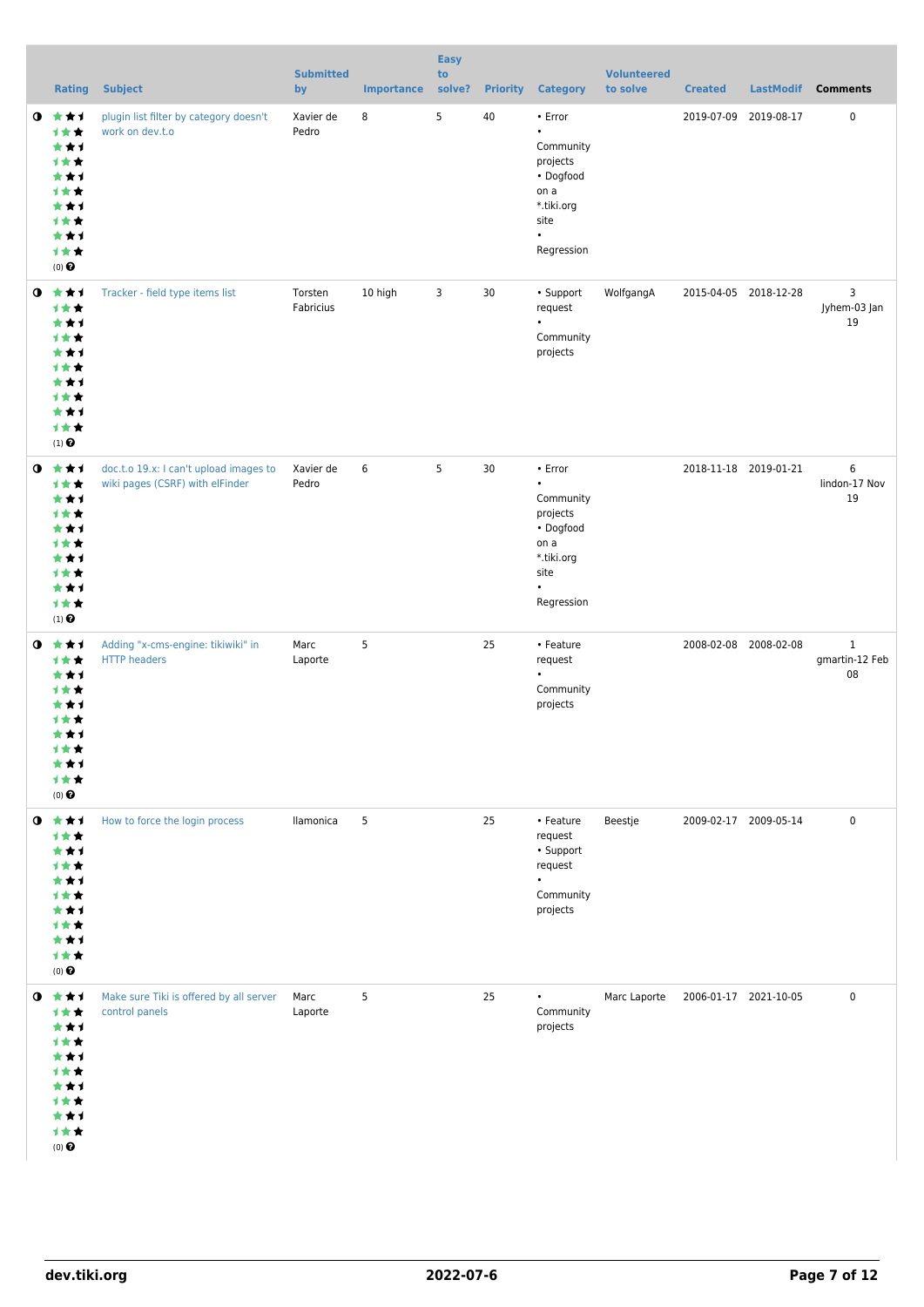|           | <b>Rating</b>                                                                                                | <b>Subject</b>                                                                                      | <b>Submitted</b><br>by         | <b>Importance</b> | <b>Easy</b><br>to<br>solve? | <b>Priority</b> | <b>Category</b>                                                                                                      | <b>Volunteered</b><br>to solve | <b>Created</b> | <b>LastModif</b>      | <b>Comments</b>                 |
|-----------|--------------------------------------------------------------------------------------------------------------|-----------------------------------------------------------------------------------------------------|--------------------------------|-------------------|-----------------------------|-----------------|----------------------------------------------------------------------------------------------------------------------|--------------------------------|----------------|-----------------------|---------------------------------|
|           | $0 \star \star \star$<br>计女女<br>***<br>计女女<br>***<br>1★★<br>***<br>计女女<br>***<br>1★★<br>$(0)$ $\Theta$       | Tracker events en dev.t.o tiki-<br>batch todo.php unexpected ? in<br>initlib.php                    | Xavi (as<br>xavidp -<br>admin) | 5                 | 5                           | 25              | • Error<br>Community<br>projects<br>• Dogfood<br>on a<br>*.tiki.org<br>site<br>$\bullet$<br>Regression               |                                |                | 2020-10-18 2020-10-28 | 2<br>jonnybradley-28<br>Oct 20  |
|           | $0 \star \star \star$<br>计女女<br>***<br>***<br>***<br><b>1**</b><br>***<br>计女女<br>***<br>计女女<br>$(0)$ $\odot$ | allow seing username in user tracker<br>at registration time, step 2 (filling<br>user tracker item) | Xavier de<br>Pedro             | $\overline{4}$    |                             | 20              | • Usability<br>• Feature<br>request<br>$\bullet$<br>Community<br>projects<br>• Dogfood<br>on a<br>*.tiki.org<br>site |                                |                | 2008-07-10 2008-07-10 | $\mathbf 0$                     |
| $\bullet$ | ***<br>1★★<br>***<br><b>1**</b><br>***<br>计女女<br>***<br>计女女<br>***<br>计女女<br>$(0)$ $\odot$                   | articles needs aids to fight spam (e.g.<br>admins see tiki-list_submissions.php<br>at info.tw.o)    | Xavier de<br>Pedro             | 4                 |                             | 20              | • Feature<br>request<br>$\bullet$<br>Community<br>projects<br>• Dogfood<br>on a<br>*.tiki.org<br>site                |                                |                | 2008-08-14 2008-08-14 | 0                               |
|           | $0 \star \star \star$<br>计女女<br>***<br>1 * *<br>***<br>1 * *<br>***<br>才女女<br>***<br>计女女<br>$(0)$ $\odot$    | TikiBountySystem                                                                                    | Xavi (as<br>xavidp -<br>admin) | $\overline{4}$    |                             | 20              | • Feature<br>request<br>$\bullet$<br>Community<br>projects                                                           |                                |                | 2005-07-01 2021-09-30 | $\mathbf{1}$<br>Bsfez-30 Sep 21 |
|           | $0$ $*$ $*$ $*$<br>计女女<br>***<br>计女女<br>***<br>1★★<br>***<br>1★★<br>***<br>计女女<br>$(0)$ $\Theta$             | Dogfood: aggregate all the RSS feeds<br>from all *.tikiwiki.org sites                               | Marc<br>Laporte                | 3                 |                             | 15              | $\bullet$<br>Community<br>projects<br>• Dogfood<br>on a<br>*.tiki.org<br>site                                        |                                |                | 2007-06-12 2007-06-12 | 0                               |

## Closed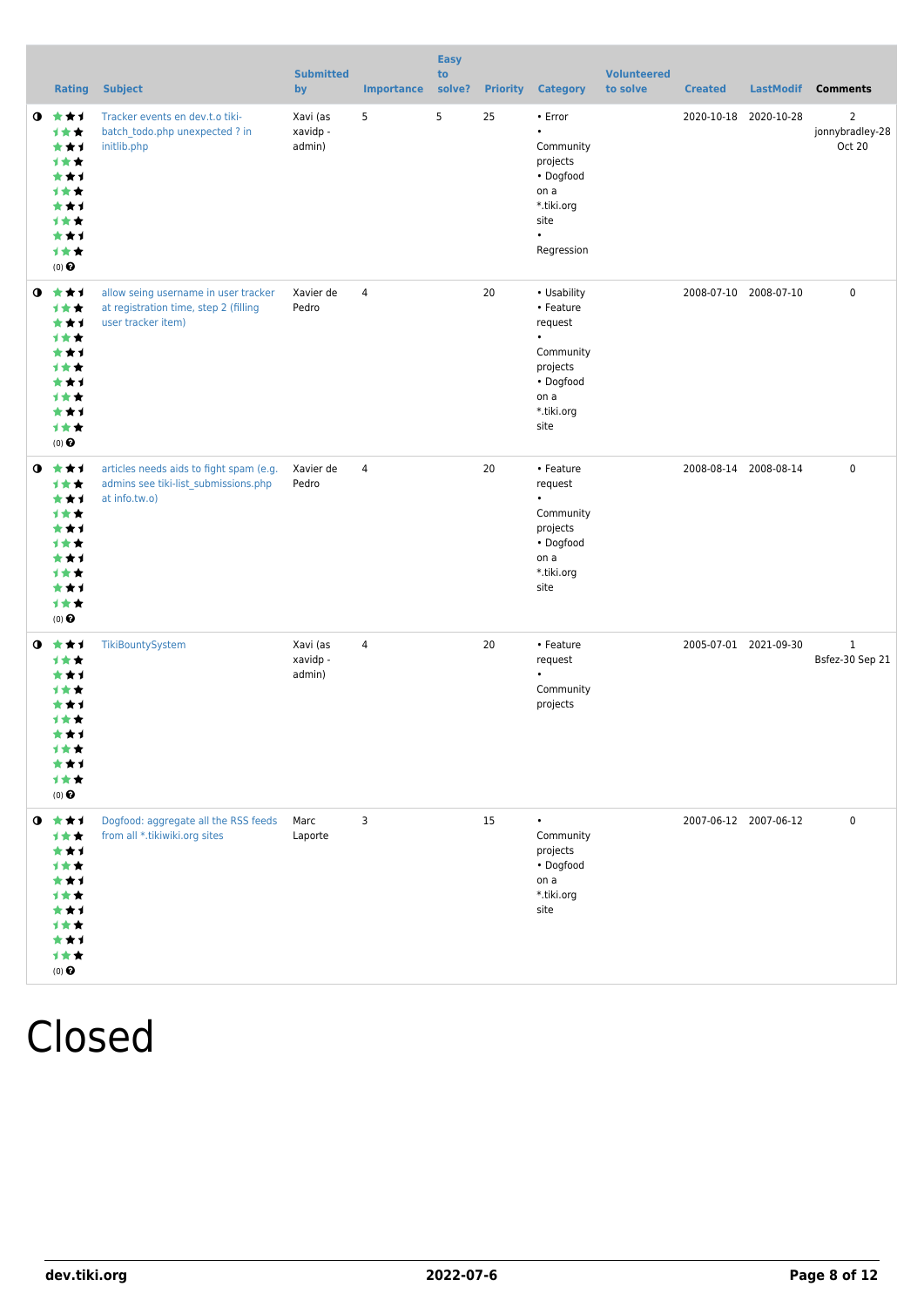|                       | <b>Rating</b>                                                                                            | <b>Subject</b>                                                                                                                                                              | <b>Submitted</b><br>by               | <b>Importance</b> | <b>Easy</b><br>to<br>solve? | <b>Priority</b> | <b>Category</b>                                                                                                                                       | <b>Volunteered</b><br>to solve | <b>Created</b> | <b>LastModif</b>      | <b>Comments</b>                           |
|-----------------------|----------------------------------------------------------------------------------------------------------|-----------------------------------------------------------------------------------------------------------------------------------------------------------------------------|--------------------------------------|-------------------|-----------------------------|-----------------|-------------------------------------------------------------------------------------------------------------------------------------------------------|--------------------------------|----------------|-----------------------|-------------------------------------------|
| ◎                     | ***<br>计女女<br>***<br><b>1★★</b><br>***<br><b>1★★</b><br>***<br><b>1★★</b><br>***<br>计女女<br>$(0)$ $\odot$ | BrowserTitle is empty after<br>upgrading Tiki                                                                                                                               | Bernard<br>Sfez / Tiki<br>Specialist | 10 high           | 10<br>easy                  | 99              | • Community<br>projects<br>• Regression<br>• Less than<br>30-minutes fix<br>• Release<br>Blocker                                                      |                                |                | 2017-01-30 2017-01-30 | 0                                         |
| ◒                     | ***<br>计女女<br>***<br>计女女<br>***<br>计女女<br>***<br>计女女<br>***<br>计女女<br>$(1)$ $\odot$                      | dev.t.o 13.x: add some scrollbar<br>at the top of wide tables in<br>Bootstrapped themes, since they<br>look as with less content for new<br>users or unexperienced visitors | Xavier de<br>Pedro                   | 10 high           | 9                           | 90              | • Usability<br>• Community<br>projects<br>• Dogfood on<br>a *.tiki.org site<br>• Conflict of<br>two features<br>(each works<br>well<br>independently) |                                |                | 2014-09-21 2019-07-21 | $\overline{7}$<br>xavi-21 Jul 19          |
| $\boldsymbol{\omega}$ | ***<br>1★★<br>***<br>计女女<br>***<br>计女女<br>***<br>计女女<br>***<br>计女女<br>$(0)$ $\odot$                      | Tiki community server backups<br>not working                                                                                                                                | Jonny<br><b>Bradley</b>              | 9                 | $\mathbf{1}$<br>difficult   | 9               | • Community<br>projects                                                                                                                               | amette                         |                | 2017-03-21 2017-06-18 | 3<br>amette-21 Mar<br>17                  |
| O                     | ***<br>计女女<br>***<br><b>1**</b><br>***<br>计女女<br>***<br>计女女<br>***<br>计女女<br>$(0)$ $\odot$               | Dogfood Forum and List<br>Synchronization between tw.o<br>forums and SourceForge Mailing<br>Lists                                                                           | Marc<br>Laporte                      | 9 high            | 9                           | 81              | • Community<br>projects<br>• Dogfood on<br>a *.tiki.org site                                                                                          |                                |                | 2009-02-03 2013-03-04 | $\overline{2}$<br>xavi-04 Feb 09          |
|                       | ◎ ★★1<br>计女女<br>***<br>计女女<br>***<br>计女女<br>***<br>计女女<br>***<br>1★★<br>$(0)$ $\pmb{\Theta}$             | Change the release script to stop<br>linking to ReleaseNotesXYZ (Use<br>doc.tiki.org/TikiX instead)                                                                         | Marc<br>Laporte                      | 9                 | 9                           | 81              | • Usability<br>• Community<br>projects                                                                                                                | nkoth                          |                | 2013-11-03 2013-11-16 | $\pmb{0}$                                 |
|                       | $0$ $\star\star\star$<br>计女女<br>***<br>计女女<br>***<br>计女女<br>***<br>1★★<br>***<br>计女女<br>$(0)$ $\odot$    | can't upload an image to a file<br>gallery in doc.t.o with elfinder<br>(default UI) since 16.x                                                                              | Xavier de<br>Pedro                   | 9                 | 9                           | 81              | • Community<br>projects<br>• Dogfood on<br>a *.tiki.org site<br>• Regression<br>• Release<br>Blocker                                                  | Jonny Bradley                  |                | 2016-11-18 2017-01-12 | $\mathbf{1}$<br>jonnybradley-12<br>Jan 17 |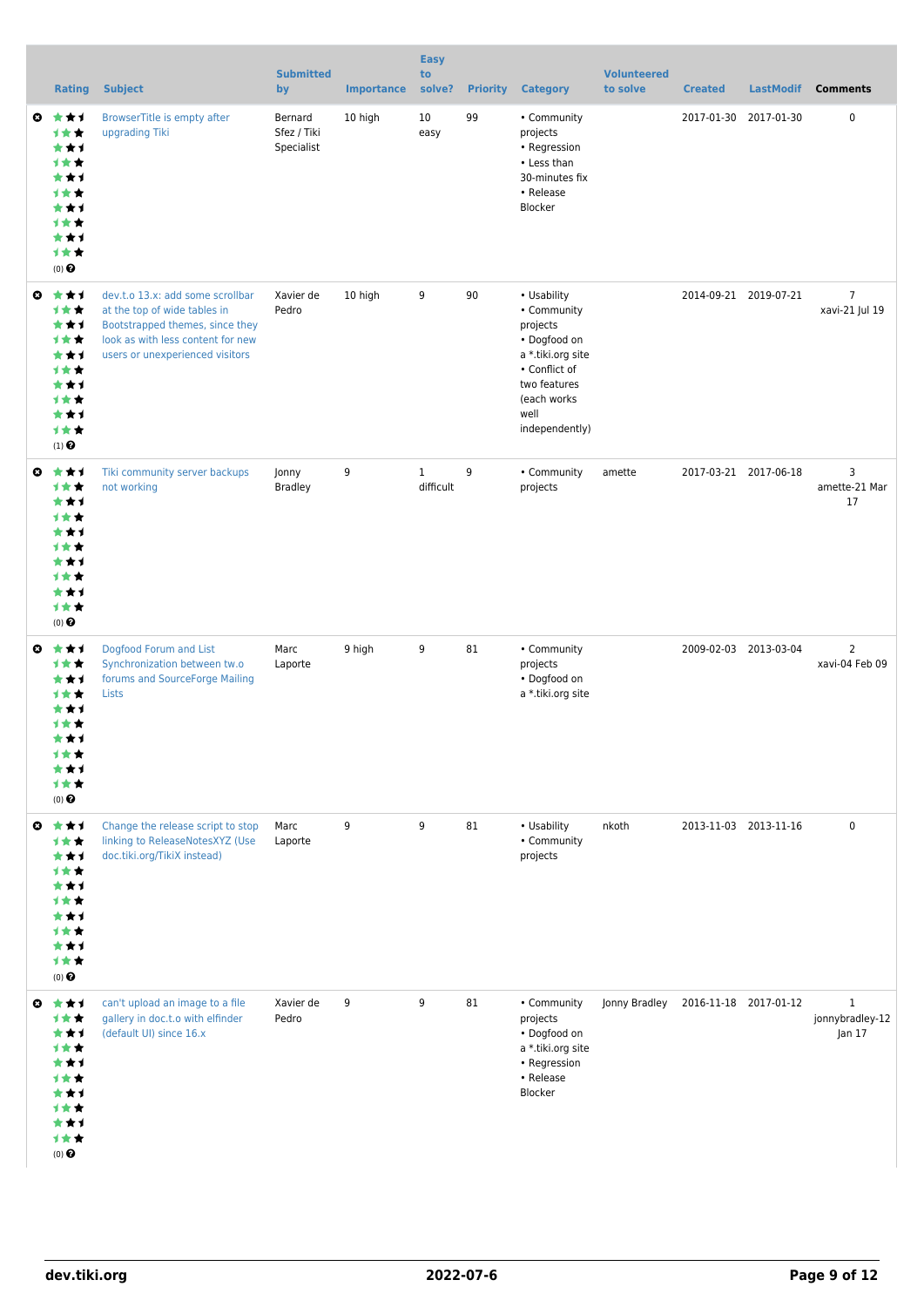|   | <b>Rating</b>                                                                         | <b>Subject</b>                                                                                   | <b>Submitted</b><br>by               | <b>Importance</b> | <b>Easy</b><br>to<br>solve? | <b>Priority</b> | <b>Category</b>                                                                                               | <b>Volunteered</b><br>to solve | <b>Created</b>        | <b>LastModif</b>      | <b>Comments</b>                           |
|---|---------------------------------------------------------------------------------------|--------------------------------------------------------------------------------------------------|--------------------------------------|-------------------|-----------------------------|-----------------|---------------------------------------------------------------------------------------------------------------|--------------------------------|-----------------------|-----------------------|-------------------------------------------|
| O | 大大才<br>计女女<br>***<br>1★★<br>***<br>计女女<br>***<br>计女女<br>***<br>1★★<br>(0)             | Tracker item status filter not<br>working on dev.tiki.org (wishlist)                             | Bernard<br>Sfez / Tiki<br>Specialist | 8                 | 10<br>easy                  | 80              | • Community<br>projects<br>• Dogfood on<br>a *.tiki.org site<br>• Regression<br>• Less than<br>30-minutes fix |                                |                       | 2016-04-12 2017-01-11 | $\mathbf{1}$<br>jonnybradley-12<br>Apr 16 |
| O | ***<br>计女女<br>***<br>计女女<br>***<br>计女女<br>***<br>计女女<br>***<br>1★★<br>(0)             | Installer language selection is<br>wrongly changed by Tlki                                       | Bernard<br>Sfez / Tiki<br>Specialist | 10 high           | 8                           | 80              | • Community<br>projects<br>• Consistency<br>• Less than<br>30-minutes fix<br>• Release<br>Blocker             | Jonny Bradley                  | 2017-01-11 2017-01-12 |                       | $\mathbf{1}$<br>Bsfez-12 Jan 17           |
| O | ***<br>计女女<br>***<br>1★★<br>***<br>计女女<br>***<br>计女女<br>***<br>计女女<br>$(0)$ $\odot$   | Username minimum character<br>error is displayed even if no error                                | Bernard<br>Sfez / Tiki<br>Specialist | 10 high           | 8                           | 80              | • Error<br>• Community<br>projects<br>• Dogfood on<br>a *.tiki.org site                                       | Jonny Bradley                  | 2017-03-30 2017-05-18 |                       | $\mathbf{1}$<br>Bsfez-11 May<br>17        |
| O | ***<br>计女女<br>***<br>计女女<br>***<br>计女女<br>***<br>计女女<br>***<br>计女女<br>$(0)$ $\odot$   | Login is required to reach forums<br>on tiki.org: Tikiwiki-devel<br>(mailman list mirror)        | Marc<br>Laporte                      | 8                 | 10<br>easy                  | 80              | • Community<br>projects                                                                                       |                                |                       | 2019-03-30 2020-12-16 | $\mathbf{1}$<br>luci-31 Mar 19            |
| ◒ | ***<br>计女女<br>***<br>计女女<br>***<br>计女女<br>***<br>计女女<br>***<br>计女女<br>$(0)$ $\odot$   | Tool 'Choose or upload images' in<br>dev.t.o/make+a+wish reloads the<br>page loosing all content | Xavier de<br>Pedro                   | 9                 | 8                           | 72              | • Usability<br>• Community<br>projects<br>• Dogfood on<br>a *.tiki.org site<br>• Regression                   | Jonny Bradley                  |                       | 2016-07-04 2016-07-08 | $\mathbf 0$                               |
|   | ◎ ★★1<br>计女女<br>***<br>计女女<br>***<br>计女女<br>***<br>计女女<br>***<br>计女女<br>$(0)$ $\odot$ | wikiplugin inside tracker item are<br>integrated in the wiki autotoc                             | Bernard<br>Sfez / Tiki<br>Specialist | 10 high           | $\overline{7}$              | 70              | • Community<br>projects<br>• Dogfood on<br>a *.tiki.org site<br>• Regression                                  |                                |                       | 2016-07-22 2017-01-30 | $\mathbf 0$                               |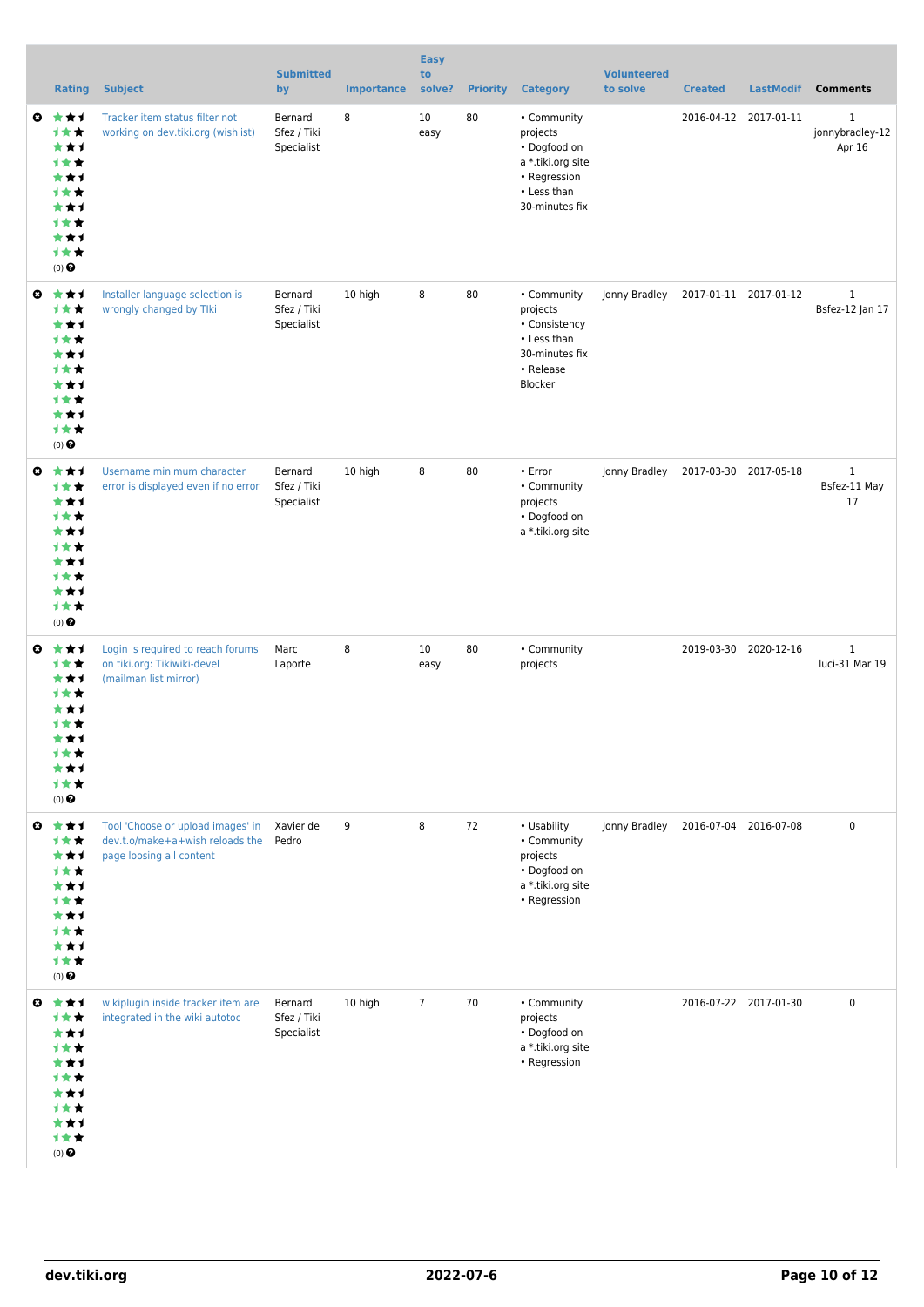|                       | <b>Rating</b>                                                                              | <b>Subject</b>                                                                                                                      | <b>Submitted</b><br>by               | <b>Importance</b> | <b>Easy</b><br>to<br>solve? | <b>Priority</b> | <b>Category</b>                                                                         | <b>Volunteered</b><br>to solve | <b>Created</b> | <b>LastModif</b>      | <b>Comments</b>                      |
|-----------------------|--------------------------------------------------------------------------------------------|-------------------------------------------------------------------------------------------------------------------------------------|--------------------------------------|-------------------|-----------------------------|-----------------|-----------------------------------------------------------------------------------------|--------------------------------|----------------|-----------------------|--------------------------------------|
| $\boldsymbol{\omega}$ | ***<br>计女女<br>***<br>1★★<br>***<br>1★★<br>***<br>计女女<br>***<br>1★★<br>$(0)$ $\odot$        | Google results for Tiki Wiki<br>Donation don't point where it<br>should                                                             | Bernard<br>Sfez / Tiki<br>Specialist | 10 high           | $\overline{7}$              | 70              | • Error<br>• Community<br>projects<br>• Dogfood on<br>a *.tiki.org site<br>• Regression |                                |                | 2021-02-19 2021-05-26 | $\overline{2}$<br>Bsfez-26 May<br>21 |
| $\bullet$             | ***<br>计女女<br>***<br>计女女<br>***<br>1★★<br>***<br>计女女<br>***<br>1★★<br>(0)                  | Intertiki Fatal error: Unsupported<br>operand types in<br>include intertiki.php on line 41                                          | Xavier de<br>Pedro                   | 8                 | 8                           | 64              | • Error<br>• Community<br>projects<br>• Dogfood on<br>a *.tiki.org site                 | Nelson Ko                      |                | 2013-10-08 2013-11-21 | 3<br>koth-14 Nov 13                  |
| O                     | 大大才<br>计女女<br>***<br>计女女<br>***<br>1★★<br>***<br>计女女<br>***<br>1★★<br>$(0)$ $\odot$        | 13.x: doc.t.o menu 43 (public info<br>for anons) doesn't show 'section<br>level 1' records, but only section<br>level 0 and options | Xavier de<br>Pedro                   | 8                 | 8                           | 64              | • Community<br>projects<br>• Dogfood on<br>a *.tiki.org site<br>• Regression            |                                |                | 2014-08-11 2014-08-14 | $\pmb{0}$                            |
| $\mathbf{c}$          | ***<br>计女女<br>***<br>计女女<br>***<br>才女女<br>***<br><b>1**</b><br><b>1**</b><br>(0)           | Mail Queue undefined method<br>Zend\Mail\Message::getRecipients<br>in 15.x (Zend2) compared to 12.x                                 | Xavier de<br>Pedro                   | 8                 | 8                           | 64              | • Error<br>• Support<br>request<br>• Community<br>projects<br>• Regression              | rjsmelo                        |                | 2016-03-24 2016-03-29 | $\pmb{0}$                            |
| $\bullet$             | 大女子<br>计女女<br>***<br>计女女<br>***<br>计女女<br>***<br>计女女<br>***<br>1★★<br>(0)                  | Quick Admin module no longer<br>assigned by default (starting from<br><b>Tiki 19)</b>                                               | Xavier de<br>Pedro                   | 8                 | 8                           | 64              | • Feature<br>request<br>• Community<br>projects<br>• Less than<br>30-minutes fix        |                                |                | 2018-10-29 2019-01-24 | $\mathbf{1}$<br>luci-29 Oct 18       |
| O                     | 大女子<br>计女女<br>***<br>计女女<br>***<br><b>1★★</b><br>***<br>计女女<br>***<br>1★★<br>$(0)$ $\odot$ | Paid support page: remove<br>contradiction                                                                                          | Marc<br>Laporte                      | 8                 | 8                           | 64              | • Community<br>projects                                                                 |                                |                | 2021-11-25 2021-12-27 | 13<br>Bsfez-28 Nov<br>21             |